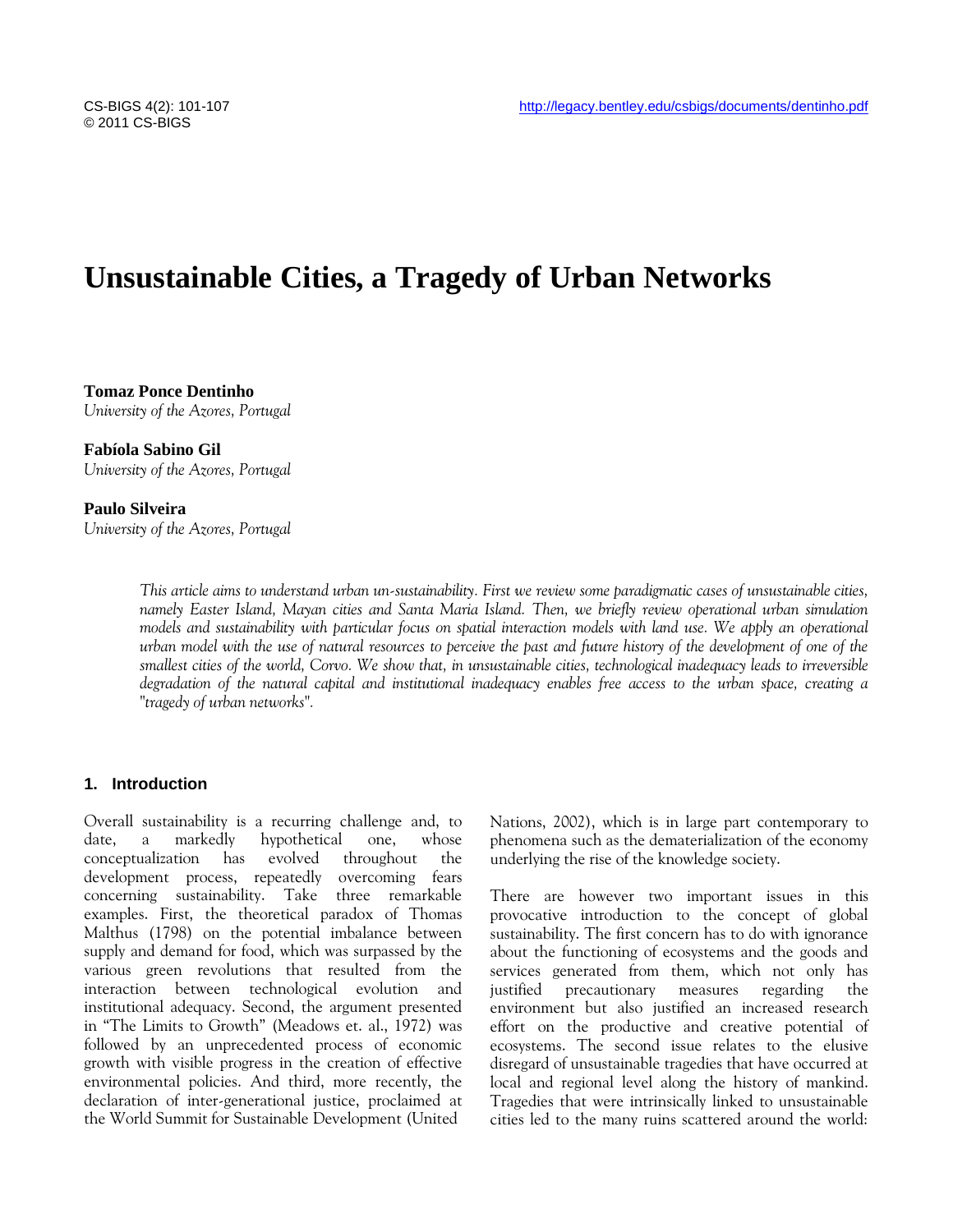Anchor, Knossos, Zimbabwe and Chichén Itza as well as many others described in the book "Collapse" by Jared Diamond (2005). The following questions arise: How to explain the disappearance of those cities and civilizations on the basis of a theory of sustainable cities? How to prevent existing cities from becoming unsustainable and ruinous?

The aim of this paper is to frame these questions, going beyond markedly ideological texts that justify contemporary urban policy, particularly since these ideological statements are usually associated with uncritical deployment of technological solutions that can be truly unsustainable in the long term. At the end of the day we look into urban theoretical models and operational concepts and tools in order to understand the history and design urban policies suitable to create sustainable future stories.

The issue is important because the demand for and innate dependence on environmental goods and services are increasingly rooted in the cities. Cities which increasingly concentrate more population grow in sensitive coastal areas, consuming more and more water, energy, soil, space for waste and natural environments in terrestrial, aquatic and atmospheric systems (Haughton & Hunter, 1994, 1996, 2003, 2004) create impacts and effects that quite often are not well perceived by the cities and therefore not internalized into the procedures of urban management. In this sense, the city cannot be seen as just an urban consumer environment potentially doomed to disaster but as systems involving the urban area and the surrounding environment that complements the city.

The approach to the issue of urban sustainability is thus consistent with the approach to sustainable development (Satterthwaite, 1997). Moreover, sustainability is strongly linked to urban density (Jenks & Burguess, 2000) and to the structure of transport networks (Banister et. al., 1997) although in a complex and nonlinear manner because there are environmental factors and acceptability features that go against the simplistic view that more compact cities are more sustainable (Williams et. al., 2000), all this revealing factors and tools for managing sustainability. These factors have long underlied urban planning and infrastructure deployment, particularly in issues related to the size and location of cities, the interactions between developed and undeveloped spaces, and, to a smaller scale, the design of blocks and housing.

However, cities evolve from their unsustainable features, and although there may be prospects for intervention to encourage discussion and to evaluate pre-defined scenarios of urban forms, the truth is that various urban forms can evolve and coexist into compact forms, contained towns or linear cities (Williams et. al., 2000), resulting from the interaction between internal and external markets, from land use, from the surrounding environment and from the multiple levels of regulation (Bulkeley & Betsill, 2005) that shape the culture of the city.

The shape and culture of cities are the result of the accumulation of more or less effective responses to new and recurrent challenges: challenges facing poverty and urban growth in developing countries; challenges in transport, expansion and the environmental quality of cities in developed countries (Nijkamp, 2008). The quality of governance can be assessed by the competitiveness of cities and towns from which it is easy to identify winners and losers and, based on conceptual models, discover the environmental, technological, economic and regulatory factors that try to explain the better or worse performance of the cities.

Peter Nijkamp (2008) explores the perspectives of the current literature on cities (models of urban markets, ecocultural urban models, models of urban agglomerations and industrial networks, political models, models of urban agglomerations, urban innovation models and models of virtual cities) and proposes a systemic approach that integrates the positive and negative economic externalities associated with density (Camagni et. al., 1998), considers the resources that sustain the cities an takes into account the creativity for technological and institutional innovations in cities. The perspective of this paper is similar but instead of only examining central cities, it starts looking at cities that disappeared or may disappear, without restraining itself only to those that, being more central, are let die or degrade as part of the urban fabric.

To this end, we review in section 2 some case studies of unsustainable cities. In section 3 we formulate an urban operational model which incorporates the use of natural resources in order to replicate past history and simulate the future history of one of the smaller cities of the world, the Corvo Island in the Azores. Finally section 4 presents the conclusions of the paper and reviews the recommendations underlying ideological texts on contemporary urban policy.

# **2. Cases of unsustainable cities**

# *2.1.Easter Island*

Easter Island is one of the clearest examples of an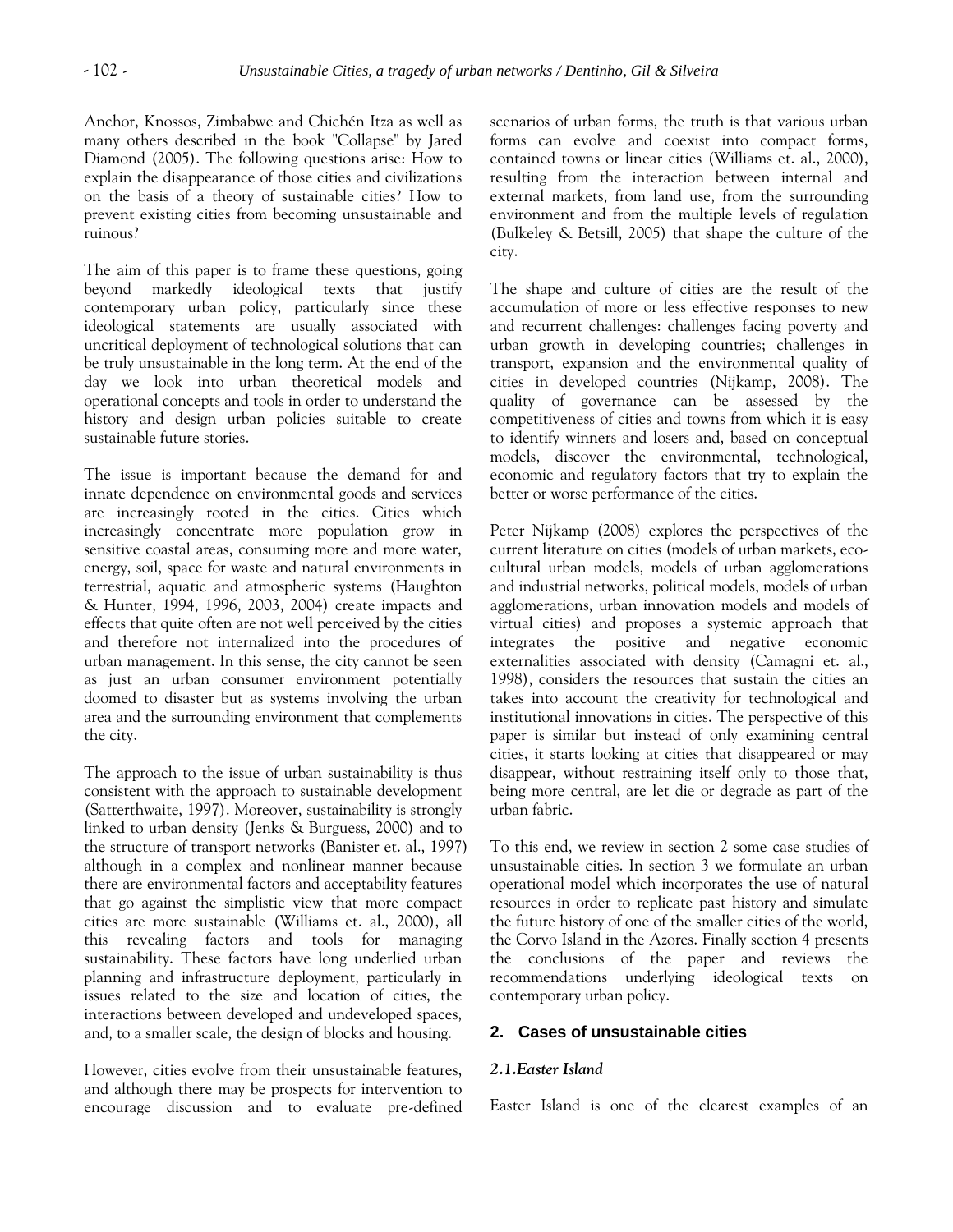unsustainable city (Figure 1). It was occupied between AD 600 and 900 by the Polynesian people who came to stay isolated from their origins. When Westerners arrived in the seventeenth century they found a society in decay, an island with no trees and no boats. According to Jared Diamond (2005) the cause of the lack of sustainability of the island was not due to external attacks, to broken links with friends or to climate changes, which also occurred during years of population growth.



**Figure 1.** Evolution of the Population of Easter Island (data from Diamond, 2005 and other sources)

The author's argument is that the collapse of that civilization was due to an overuse of the forest and to deforestation, which precipitated a shortage of trees to make canoes, to fish and to erect statues, and to the inability to emigrate. It was ultimately due to the creation of crystallized political, social and religious institutions which during the period of decadence, promoted war and destruction, subjugation and hegemony from each other, cannibalism, slavery and also to a reduced resistance to smallpox, tuberculosis and weak resilience of society against the slave trade and mass migration at the end of the nineteenth century. Summing up, what occurred was a genuine inconsistency between, on the one hand, the natural and manmade environment and, on the other hand, the economy and the institutions.

## *2.2.Mayan cities*

The ruins of the Mayan cities show another form of unsustainable cities. This was not a case of small communities and remote regions such as the Easter Island civilization but of large continental and structured cities/kingdoms relatively isolated from each other that were depopulated and ruined, as shown in Figure 2 for the cities/kingdoms of Copan, Puuc and El Mirador. They became unsustainable due to environmental reasons (soil erosion of hills and plains, and land degradation in addition to long periods of drought), to technological causes (a family of farmers could feed no more than just a family of a non-farmer), to economic factors (the difficulty of transporting and storing products which led to the existence of isolated, punctual and non diversified markets) and institutional causes (an aristocracy unable to find ways to resolve the institutional crises except through war and conflicts between kingdoms).

**Evolution of the Population of Maya Cities** 



**Figure 2.** Evolution of the Population of Mayan Cities (data from Diamond, 2005 and other sources)

However, as interpreted by Jared Diamond (2005) the story is more complicated. On the one hand, the collapse of a city may have been followed by the growth of another, or simply by the dismantling of civilization and maintenance of the population. On the other hand some areas were much more affected than others, especially those less resistant to drought. This was the case for example in the Petén region where, from a population of 3 to 14 million, the Spaniards only found around 30 thousand in the sixteenth century, a number which decayed to 3 thousand by the eighteenth century.

## *2.3.Santa Maria Island*

A little closer to us in time and space, the Santa Maria Island is also a good example of a non sustainable city / island, not so much because of economic cycles that characterize all cities but by the destruction of the economic potential of the city/island by abandonment or dilapidation of human and environmental capital, and not so much due to an institutional incapacity to meet challenges but for lack of local capacity to preserve and develop the environmental and human capital needed to build up new cycles of competitive advantages.

The importance held by the island in the Atlantic sea lanes in the early settlements (XVth century) moved to the bigger nearby islands of San Miguel and Terceira. The importance it had in the beginning of the transatlantic military air routes (1944) passed to Terceira Island, where the Lajes airfield was built and has been used since World War II. In the fifties and sixties of the XXth century Santa Maria played an important role for civilian air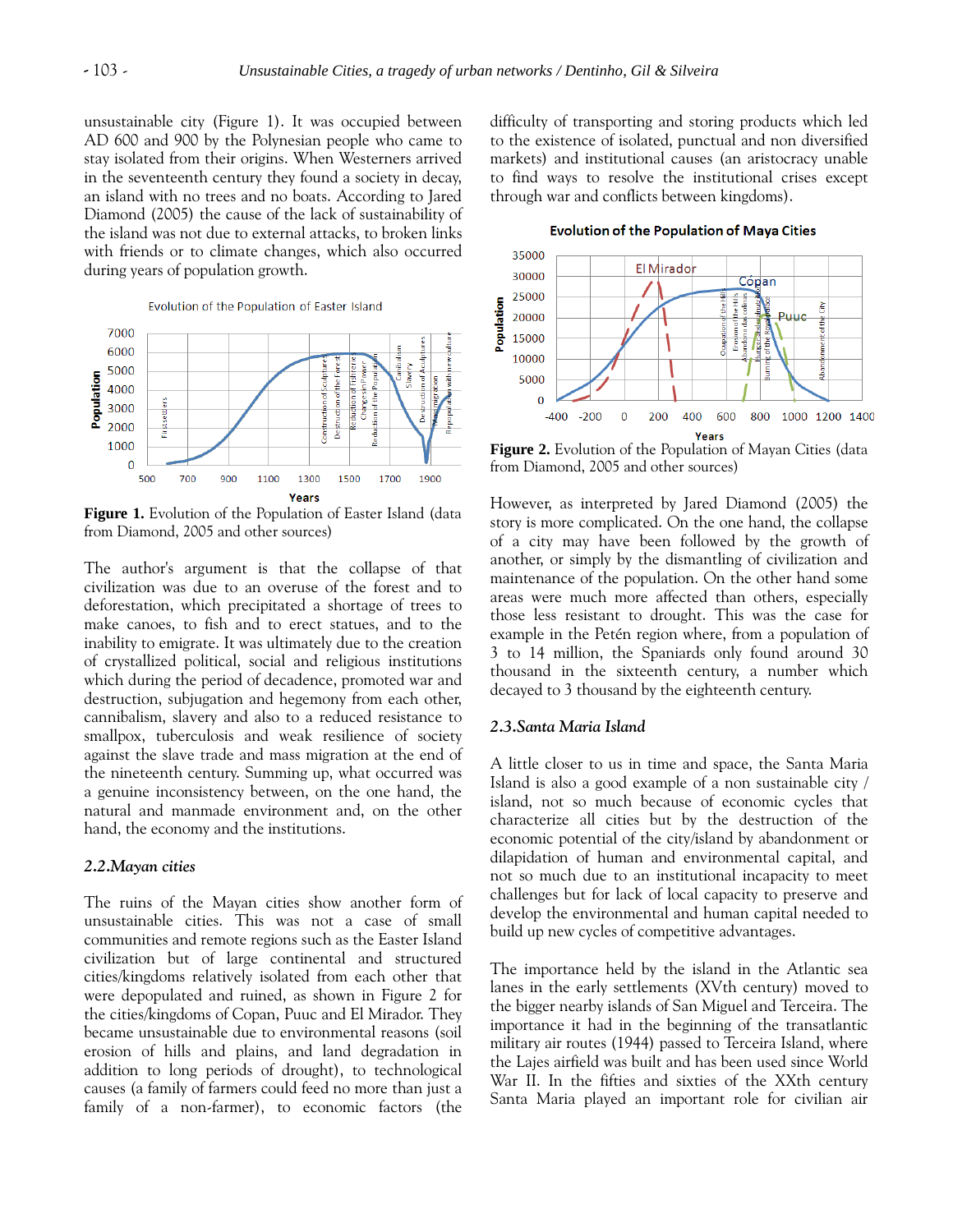14000 12000 10000

> 8000 6000 4000

2000

 $\Omega$ 

1890

1910

Population

With external suppo

2010

Without external support and without

1990

air traffic control companies

1970

transportation in the transatlantic routes and in the traffic distribution in the Azores. Nevertheless it was not

**Evolution of the Population of Santa Maria** 



1930

È.

1950

was done in other local airports, first with free zones and later as hubs of low cost airlines. Even the recent decision by the ESA, European Space Agency, to install a mobile tracking station on the island to control the satellites routes seems to be always dependent on external decisions, despite more than fifty years of experience in air control; this type of human capital has not generated stable roots in this area.

Moreover, the productive capacity of the island would had been half of what it was in the thirties, had it not been for substantial external support since the establishment of autonomy in the Azores in the mid seventies of the XXth century – associated with the creation of government jobs financed by external taxes and if three hundred employees in support of air navigation had not been maintained. This air control activity could have been moved to the United States of America in the nineties. Indeed, the creation of the airport not only brought people from other islands and mainland Portugal, but also triggered migration from rural areas to the main town close to the airport, leading to the abandonment of fields which are unlikely to recover their previous vocation.

#### *2.4.Lessons from the Case Studies*

In short, the sustainability of cities is not a theoretical question; proof of this can be found in the many urban ruins that we discovered and visited, and upon which we raise questions about sustainable civilizations or cities. That sustainability crucially depends on the management of four types of strongly interlinked capital:

 Environmental capital that can be destroyed by natural causes or degraded by poor management of men. That can happen to many coastal areas with an increase in the average level of the sea or to many areas where climate change can cause changes in the hydrological cycle.

- Technological capital also called adapted spaces, which may become obsolete or inappropriate as happened to the Santa Maria Airport in the face of technological developments of air transportation, as with many historic urban centers facing the automobile revolution and, more recently, as we are observing in many urban neighborhoods facing the rising cost of energy and car transportation.
- Human capital that can migrate or degrade. That is also what happened in Easter Island with the replacement of political leaders by warlords, in Mayan Cities with the deposition of kings, and in Santa Maria Island with the lack of integration in island society of air control experts, who therefore are always ready to migrate to other places.
- Institutional capital, revolutionized and inappropriate on Easter Island, self-destructed in the Mayan civilization and external and not rooted on the Island of Santa Maria.

In fact the main cause of the un-sustainability of cities seems to be an incapacity to create institutions that encourage the efficient management of natural and environmental resources, and an inaptitude to generate technological adaptations to the challenges of the economy and the environment and the promotion of human capital.

## **3. Operational Urban Simulation Models and Sustainability**

## *3.1.Spatial Interaction Model with Land Use*

Our model of spatial interaction is constructed from a base model (Costa, 2002) which in turn is a modification of the Keynesian model of actual demand, assumed to equal total employment income  $(Y)$ ,  $(E_t \leq y)$ , which in turn arises from base employment which is generated by exports  $(E)$   $(E_b \leq E)$  and non-base employment which is given by consumption (*C*), plus investment (*I*) plus government spending (*G*) minus imports (*M*) (*E<sup>n</sup>*  $\langle 2 | 2 | 2 | 3 | 4 | 5 | 5 | 6 - M \rangle$ .

In the base model it is assumed that there is a fixed ratio (*sk* ) between the population (*P*) and the Non Base Employment  $(E_{kn})$  by type of activity  $(k)$   $(P/E_{kn} = s_k)$  and that the relationship between Population (*P*) and Total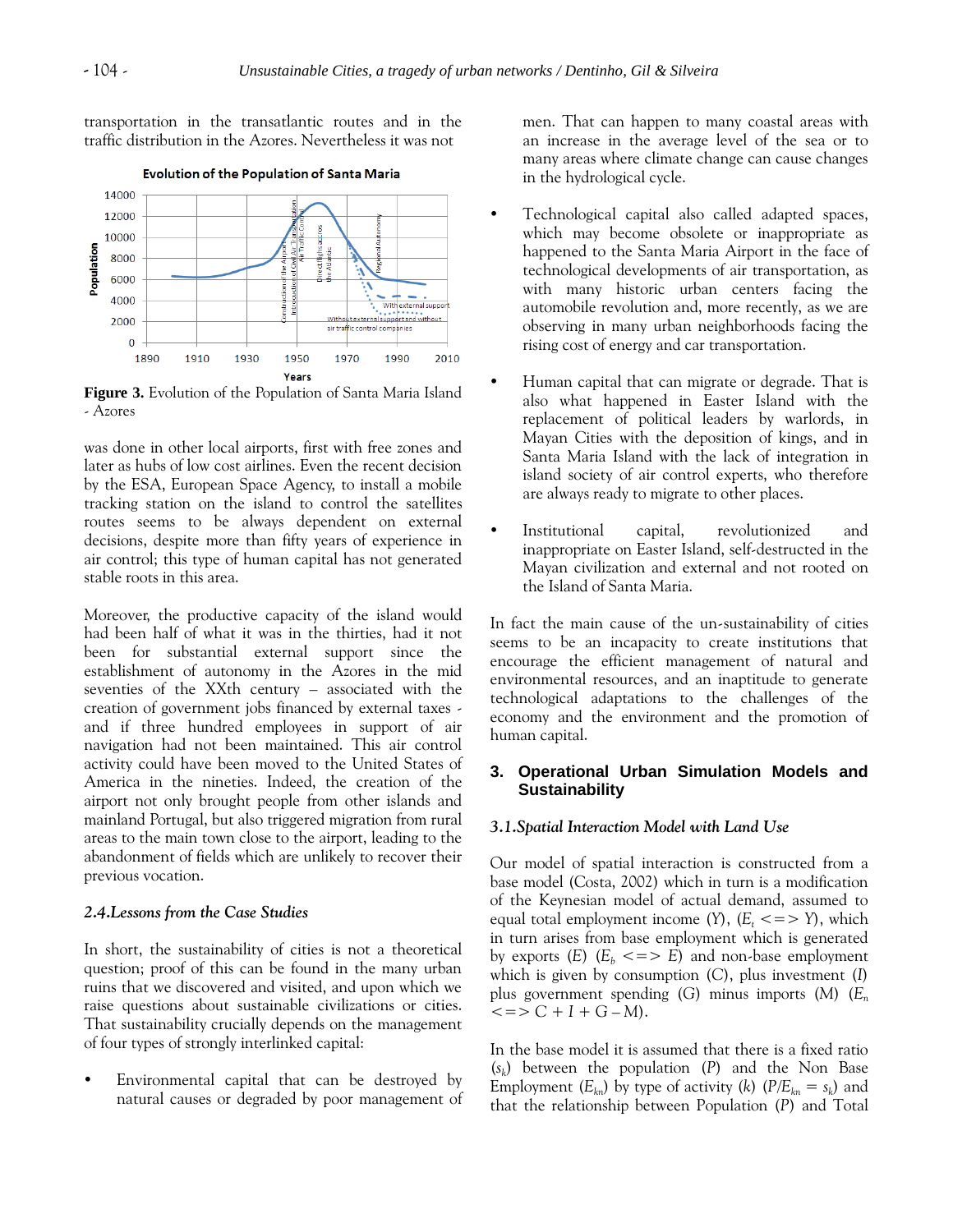Employment  $(E_t)$  remains constant  $(P/E_t = r)$ . Since total employment is the sum of base and non-base employment for various sectors of activity  $(E_t = \sum_k E_{kn} + \sum_k E_{kb})$  it is easy to calculate the Keynesian income multiplier that relates total employment (*E<sup>t</sup>* ) and population (*P*) to base employment  $(E_t = (1/[1 - r\Sigma_k s_k] \Sigma(E_k b));$   $P = (r/[1 - r\Sigma_k s_k] \Sigma(E_k b));$ *rΣ<sup>k</sup> sk ]) (ΣkEkb)*).

What our spatial interaction model adds to the base model it is to recognize that employment and population are located in various parts of the study area and that commuting - explained by gravitational formulas - occurs from employment to residence and from residence to services (and that there exist jobs which are associated with it). Our model distributes residents around employment sites and services around residences given distances and attractiveness per area. The equilibrium between supply and demand for land is achieved by the calibration of the attractiveness of each location and its capacity, assuming that the attractiveness is strongly related to shadow rents of comparable places and respective capacities.

The model consists of equations Eqs (1) to (4). The population living in each zone is dependent on base and non-base employment in various sectors, which is established in all other areas:

$$
T_{(ikl)} = rE_{ikl} \left[ (W_j \exp(-\alpha d_{ij})) / \sum_j [W_j \exp(-\alpha d_{ij})] \right] \tag{1}
$$
\n
$$
P_j = \sum_{ikl} T_{(ikl)j} \tag{2}
$$

where  $T_{(ikl)j}$  is the population that lives in *j* and depends on the activity *k* in the soil class *l* in zone *i*;  $E_{ikl}$  is the employment in sector *k* of soil class *l* in zone *i*, r is the inverse of the rate of activity; *W<sup>j</sup>* is the residential attractiveness or area *j* ranging between 0 and 1; *α* is the parameter that defines the attraction in terms of distance;  $d_{ij}$  is the distance between *i* and *j*, and  $P_j$  is the total number of residents in *j*.

Moreover the activities generated in each zone to serve the population living in all other areas within a range of service are given by:

$$
S_{i(kjl)} = s_k P_i \Big[ (V_{ij} A_{ij} \exp(-\beta_k d_{ij})) / \sum_{ij} [V_{ij} A_{ij} \exp(-\beta_k d_{ij})] \Big]
$$
\n
$$
E_{jkl} = \sum_i S_{i(kjl)} \tag{4}
$$

where  $S_{i(jkl)}$  is the activity generated in sector *k* in soil class *l* in zone *j* that serves the population in zone *i*;  $V_{lj}$  is the attractiveness for services of soil class *l* in zone *j*;  $A_{ij}$  is the area of class *l* soil zone *j*; *s<sup>k</sup>* is the ratio of non-base employment activity *k* over population; the parameter *β<sup>k</sup>*

defines the friction produced by distance for people who seek services activities in sector  $k$ ,  $d_{ii}$  is the distance between *i* and *j*.

The parameter *α* is calibrated so that the average cost of commuting from home to work is similar to the average cost observed in reality. Similarly, the parameters *β<sup>k</sup>* are calibrated following the same logic as before, ensuring that the average cost of service *k* for the population is very similar to the current average cost.

However, some spatial constraints that must be satisfied. The area occupied by different activities (base, non-base and residential) in every zone *i*, and for each soil class *l*, must not exceed the total area  $A_i$  [Equation. (5)].

 $\sum_{k} [\sigma_{k} S_{ij}] + \rho P_{ij} + \sum_{ik} [\sigma_{k} E b_{ik}] \leq A_{il}$  (for all classes *l* and zones *i*) (5)

where:  $\sigma_{\!k}$  is the area occupied by employment in sector  $k$ ,  $\rho$  is the area occupied by a resident;  $A_i$  is the area available for class *l* in zone *i*.

It is important to note that, in Equation (5), different sectors *k* compete for space in each class *l* and zone *i*. To solve this problem, the attractiveness  $V_{l_i}$  of soil class *l* in zone *j* must be calibrated to ensure that the conditions of Equation (5) are met. In this paper we apply an interactive calibration of  $(V_{li})$  according to expression (6)

$$
V_{ij} = 1/[1 + \exp(-\varphi(\delta_q + \delta_{q-1}))]
$$
 (6)

where  $\delta_q = {\sum_{k} [\sigma_{k_q} S_{ijk}] + \rho_q P_{il} + {\sum_{k} [\sigma_{k} E_{jkl}] - A_{il}}$  for each iteration *q* and  $\theta$  is the parameter which controls the pace of the calibration process. Note that the calibration process of  $V_{lj}$  ends when the land use of each class *l* in zone *i* does not exceed the amount of area available  $A_i$ . It follows that the attractiveness of each calibrated soil class *l* for each zone *j* can be interpreted as the bid-rents associated with each soil class in each area  $(\omega_{ij})$ . In fact, if we assume that (7) holds,

$$
\omega_{ij} = \ln(1/V_{ij})\tag{7}
$$

expression (3) then takes the form:

$$
S_{i(kjl)} = s_k P_i \Big[ (A_{lj} \exp(\omega_{lj} - \beta_k d_{ij})) / \sum_{ij} [A_{lj} \exp(\omega_{lj} - \beta_k d_{ij}) \Big] (8)
$$

where the bid-rents  $(\omega_i)$  are complementary to transport costs as expected in models of spatial equilibrium. Residential attractiveness is defined by areas while the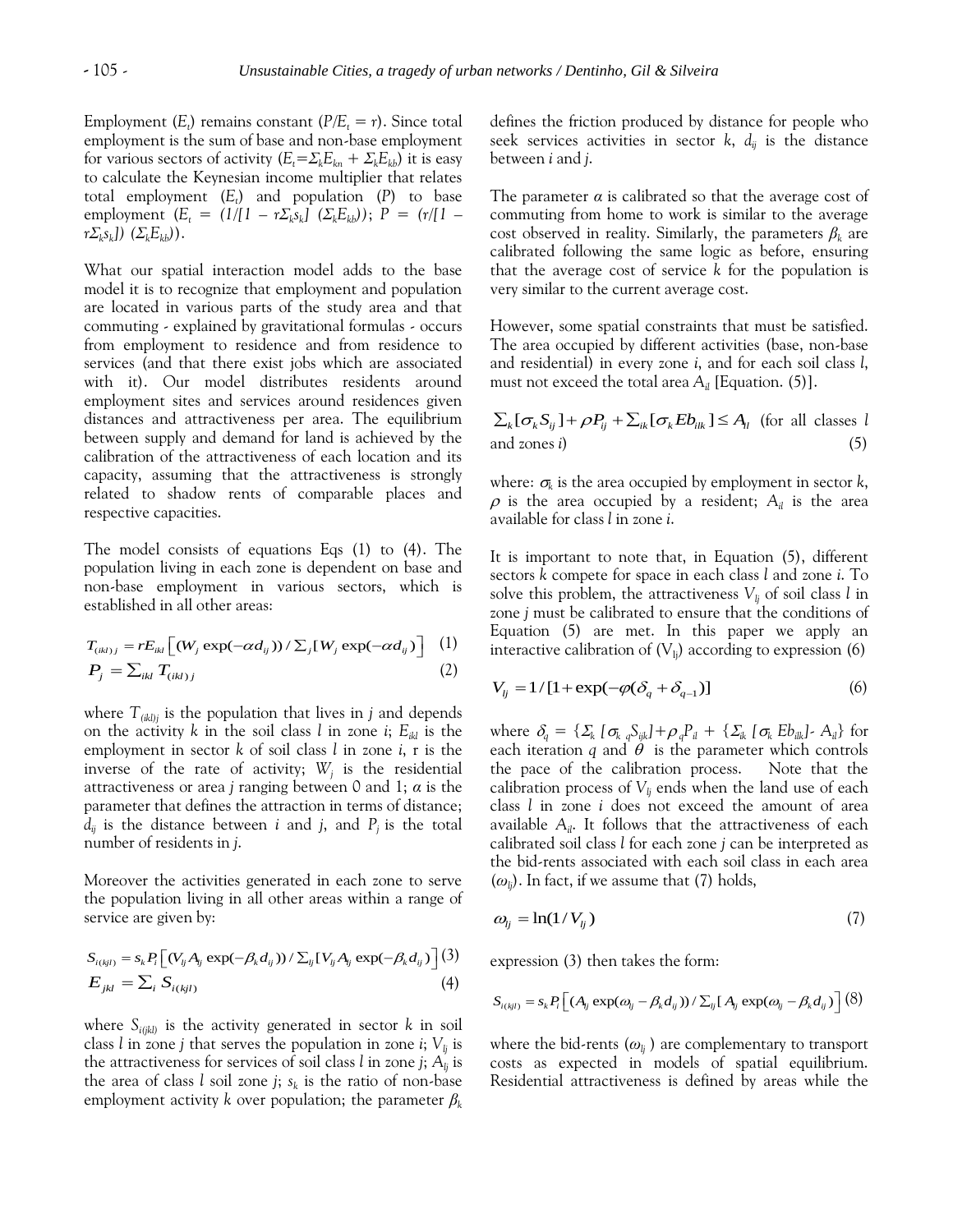attractiveness of services is established by areas and soil class.

In the present model, we assume that the attractiveness for different residential areas is expressed as a linear combination of the maximum and minimum attractiveness of each zone for different classes as follows:  $Wj = \varsigma$   $Max_l(V_{lj}) + (1 - \varsigma)$   $Min_l(V_{lj})$ , where  $\varsigma$  ranges between zero and one.

Endogenous variables  $(P_i, E_{kj})$  can be obtained from the exogenous variables on base employment (*Ebik*) through the use of matrices *[A]* and *[B].*

$$
[E_{ik}] = \{I - [A][B]\}^{-1} [Eb_{ik}]
$$
\n(9)

$$
[P_i] = \{I - [A][B]\}^{-1} [Eb_{ik}]
$$
  
(10)

where  $[A] = [\{rW_j \exp(-\alpha d_{ij}) / \Sigma_j [rW_j \exp(-\alpha d_{ij})]\}]$  and  $[B] = [\{s_k.A_{lj} \exp(-\omega_{lj} - \beta_k d_{ij}) / \Sigma_{lj} [A_{lj} \exp(-\omega_{lj} - \beta_k d_{ij})]\}.$ 

# *3.2.Spatial Interaction Model with Land Use to Analyze Urban Sustainability – the Case of Corvo.*

Corvo Island is one of the smallest and most remote towns in the world. What makes it a town is the fact that it has all the functions that a town has: export activities, school, health center, town hall, electricity generation, banks, restaurants, cafes, households, port, airport, fire station, water supply, waste collection, sanitation, political representation, etc. What makes it small is that it has only 440 residents, 100 acres of area with fresh fruit and vegetable cultivation capacity, 1,600 hectares of adjacent land and, coupled with its Atlantic centrality, a huge exclusive economic zone that gives it relevance. There are and have been many cities like that around the world; many of them have disappeared because they have become unsustainable, and this has not caused any global concern. However, from the viewpoint of regional economics, the accumulation of many cases of such non creative destruction is gaining relevance. It is therefore of interest to look at the history of Corvo Island, using a spatial interaction model with land use, as presented in the previous section, and to try to understand the sustainability of development in Corvo Island.

The settlement of Corvo originated in the late sixteenth century and in 1590 there are records of a population of about 80 people which, given the productivity of land, the population and the pattern of consumption and exports had a foot print similar to that shown in Figure 4 (1590). The population grew until the mid-nineteenth century.



**Figure 4.** Evolution of Land Use in Corvo Island



**Figure 5.** Evolution of Land Use in Corvo Island

In the nineteenth century population pressure completely ruined the original forest on the island, destroying every tree; institutions did not improve afterwards with the regime of free access to higher areas by cattle that followed this destruction. Fuel shortages and the possibility to emigrate explained the continued decrease in population since the nineteenth century with a small reversal in the years following the Second World War, possibly with the introduction of fuels as alternatives to firewood and the greater economic dynamism of the Azores, and beyond, after regional autonomy was introduced in 1976 until 2008 with the addition of public transfers to the island. The continued destruction of the small area with the capacity to produce fresh vegetables and fruit (which could be imported but at high costs) make the overall competitiveness and sustainability of the